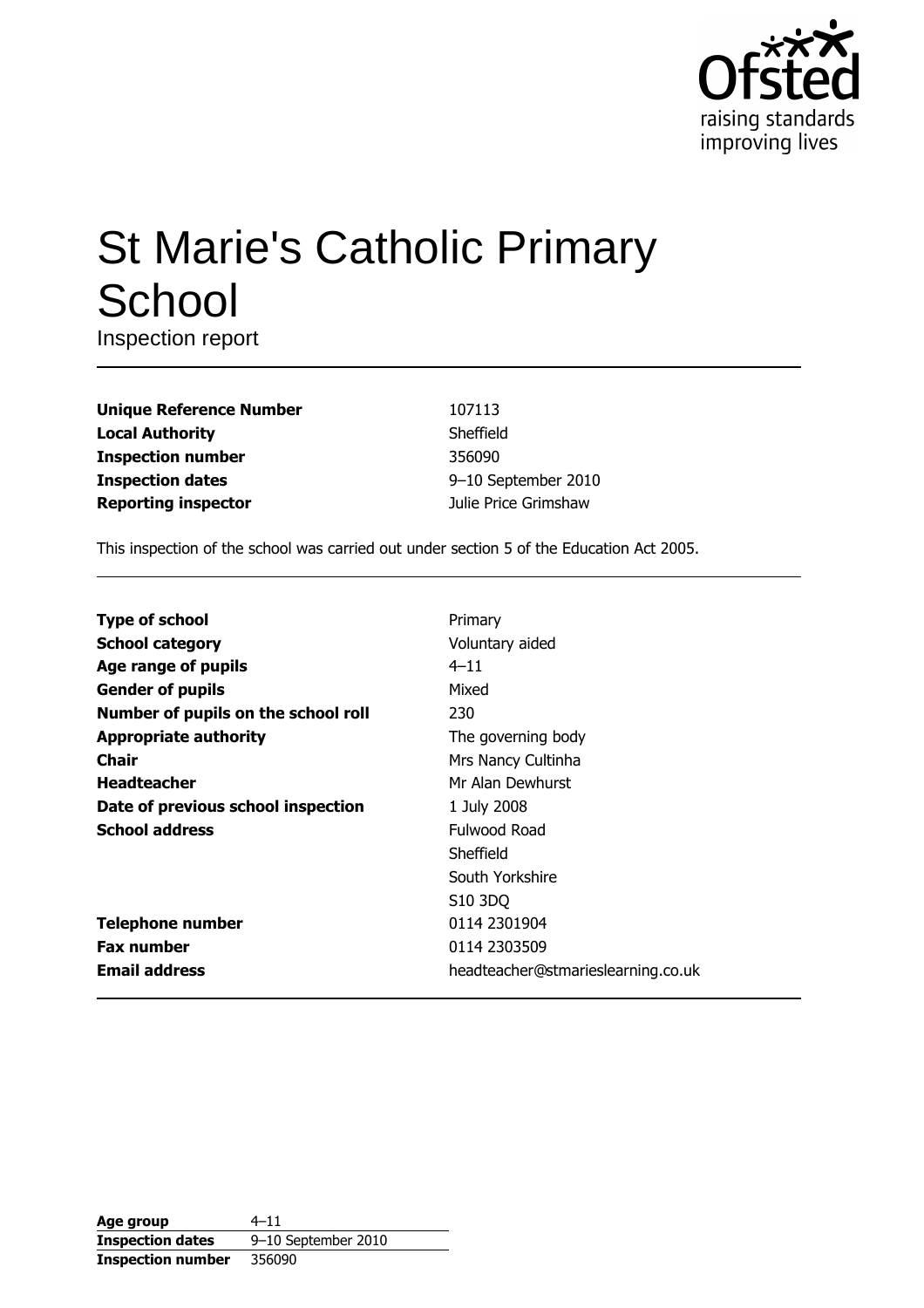The Office for Standards in Education, Children's Services and Skills (Ofsted) regulates and inspects to achieve excellence in the care of children and young people, and in education and skills for learners of all ages. It regulates and inspects childcare and children's social care, and inspects the Children and Family Court Advisory Support Service (Cafcass), schools, colleges, initial teacher training, work-based learning and skills training, adult and community learning, and education and training in prisons and other secure establishments. It assesses council children's services, and inspects services for looked after children, safeguarding and child protection.

Further copies of this report are obtainable from the school. Under the Education Act 2005, the school must provide a copy of this report free of charge to certain categories of people. A charge not exceeding the full cost of reproduction may be made for any other copies supplied.

If you would like a copy of this document in a different format, such as large print or Braille, please telephone 0300 1234 234, or email enquiries@ofsted.gov.uk.

You may copy all or parts of this document for non-commercial educational purposes, as long as you give details of the source and date of publication and do not alter the documentation in any way.

To receive regular email alerts about new publications, including survey reports and school inspection reports, please visit our website and go to 'Subscribe'.

Royal Exchange Buildings St Ann's Square Manchester **M2 7I A** T: 0300 1234 234 Textphone: 0161 618 8524 E: enquiries@ofsted.gov.uk W: www.ofsted.gov.uk © Crown copyright 2010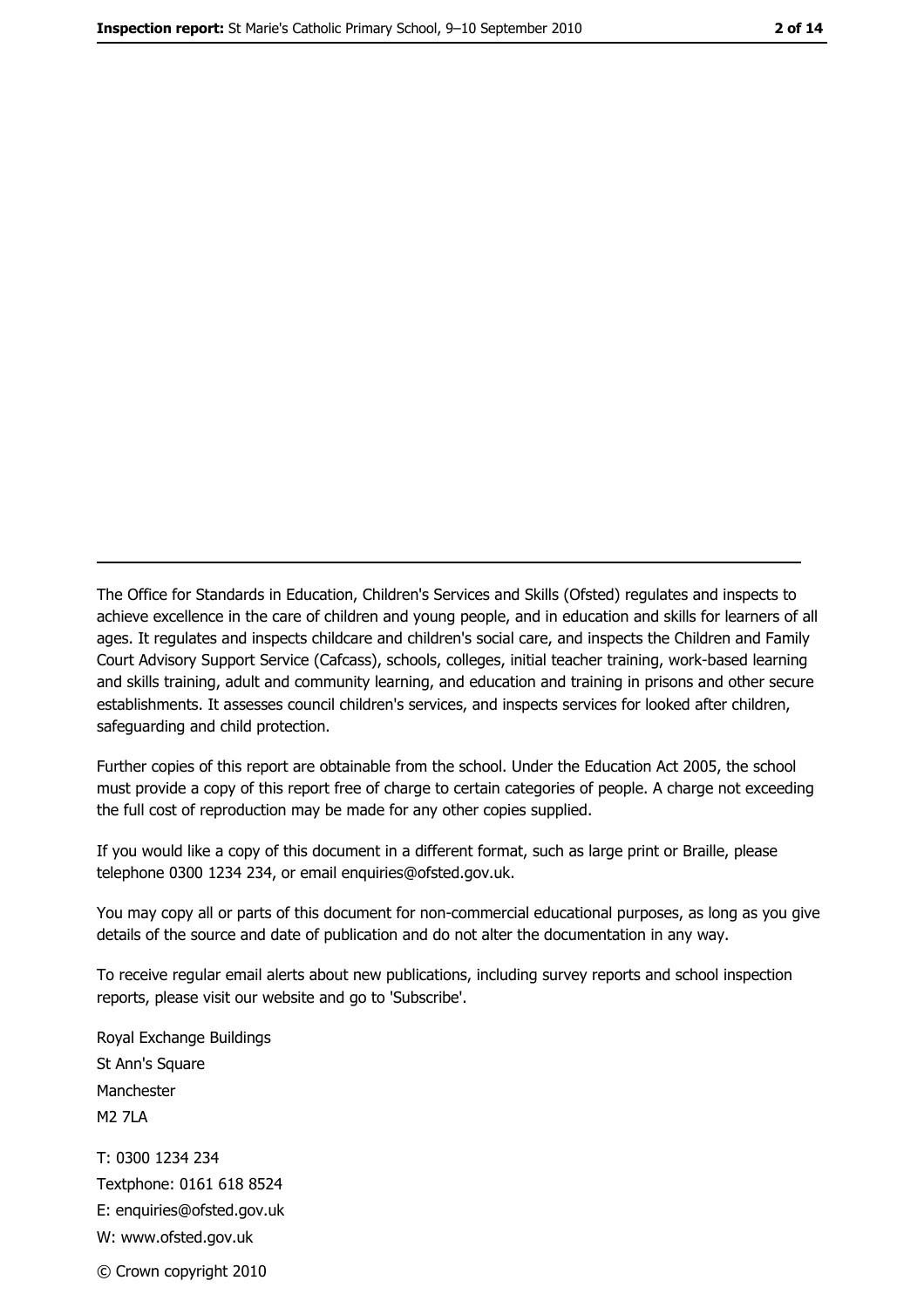# **Introduction**

This inspection was carried out by three additional inspectors. They observed seven lessons taught by seven teachers and held meetings with parents, governors, staff, and groups of pupils. Inspectors observed the school's work and looked at improvement planning, policy documents, national published assessment data, the school's own data and pupils' work. Inspectors also analysed 74 parental questionnaires as well as those from a sample of pupils and staff.

The inspection team reviewed many aspects of the school's work. It looked in detail at the following.

- The strategies used by the school to tackle the underachievement in mathematics  $\blacksquare$ indicated by 2009 data, and the extent to which these strategies are sustainable.
- How the school has responded to changes at senior management level.  $\blacksquare$
- The effectiveness of the school's cycle of monitoring, evaluation and planning, and  $\blacksquare$ the involvement of staff and the governing body in this process

# Information about the school

This average-sized school serves the community in the immediate vicinity but also takes pupils from other parts of Sheffield. The proportion of pupils from minority ethnic backgrounds is above average although few are at the early stages of learning English as an additional language. The proportion of pupils known to be eligible for a free school meal is well below average. An average number of pupils has special educational needs and/or disabilities.

The school has received a number of awards including Investors in Pupils, Healthy Schools and the Active Mark.

Since the last inspection there has been significant disruption to staffing at senior management level resulting in new staff taking up key posts. The headteacher took up post in January 2009 and the deputy headteacher in January 2010.

The inspection took place early in the term when no children had yet been admitted to the Early Years Foundation Stage.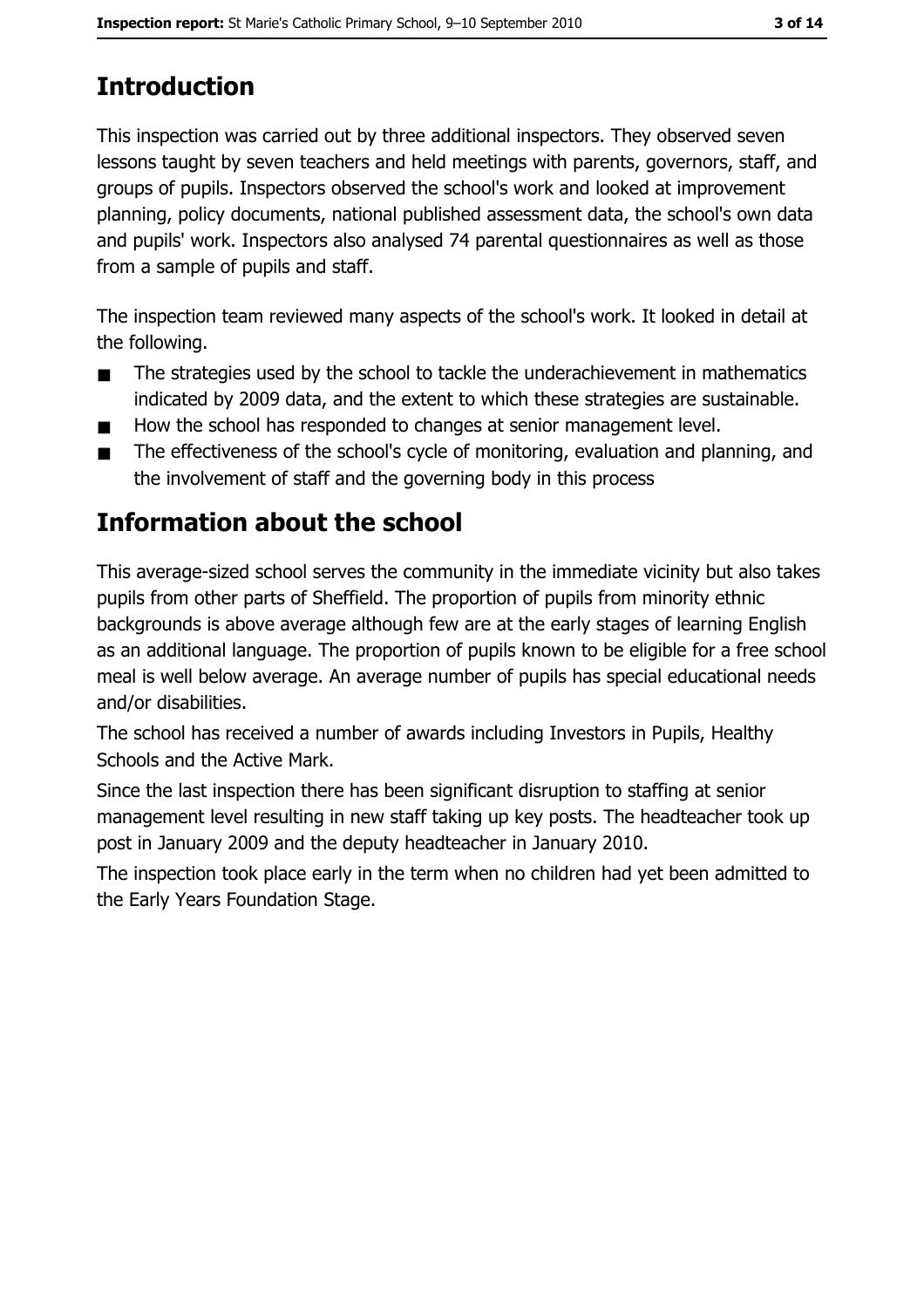## **Inspection judgements**

## Overall effectiveness: how good is the school?

#### The school's capacity for sustained improvement

### **Main findings**

St Marie's provides a satisfactory quality of education for its pupils. Several aspects of the school's work, including care, guidance and support, and the curriculum, are good. There is strong evidence of ongoing improvement. An outstanding feature is the school's engagement with parents and carers, who say that their views are always considered and acted upon. They appreciate the openness and approachability of all staff, including senior managers. The views of the vast majority are reflected in the comment, 'We are absolutely delighted to be part of this wonderful school community.'

Over recent years there was a decline in pupils' overall achievement at Key Stage 2, particularly in mathematics where there was some underachievement in 2009. The school has worked hard to reverse this trend by using a number of effective strategies, including developing a consistent approach to the teaching of mathematics. The success of these strategies can be seen in the 2010 results and in the quality of pupils' work seen during the inspection, both of which suggest significant improvement and a sustainable upward trend. Children get off to a good start in the Reception class. From starting points that are generally in line with typical expectations, pupils now make satisfactory progress to reach broadly average attainment by the end of Year 6.

Pupils enjoy learning. Their great enthusiasm for school is evident in comments such as, 'All the staff are so kind and caring and they help us to care for one another.' Their attendance is above average, they are punctual and their teamworking skills are particularly good; as a result they are well prepared for the next stages of their education.

Relationships between staff and pupils are very positive and teachers often use resources well to enhance learning. In lessons where expectations are high, pupils respond well to challenging work and make good progress. However, the level of challenge is occasionally too low for pupils, especially the most able. Lesson planning does not always indicate precisely enough what pupils are expected to learn by the end of the lesson and, consequently, the pupils themselves are sometimes unsure about intended learning outcomes. Much successful work has been done to improve the use of assessment and this is now good overall. Nonetheless, the school is aware that there is scope for broader use of different assessment strategies, such as pupils' self-assessment and peer-assessment, and the need to consider such assessment opportunities in lesson planning.

The school has a detailed and accurate view of its strengths and weaknesses. The new senior management team has worked with considerable success over the past year to drive improvement across the school. This is evident not just in rising achievement but

| ۰. |
|----|
|    |

| 3 |
|---|
|   |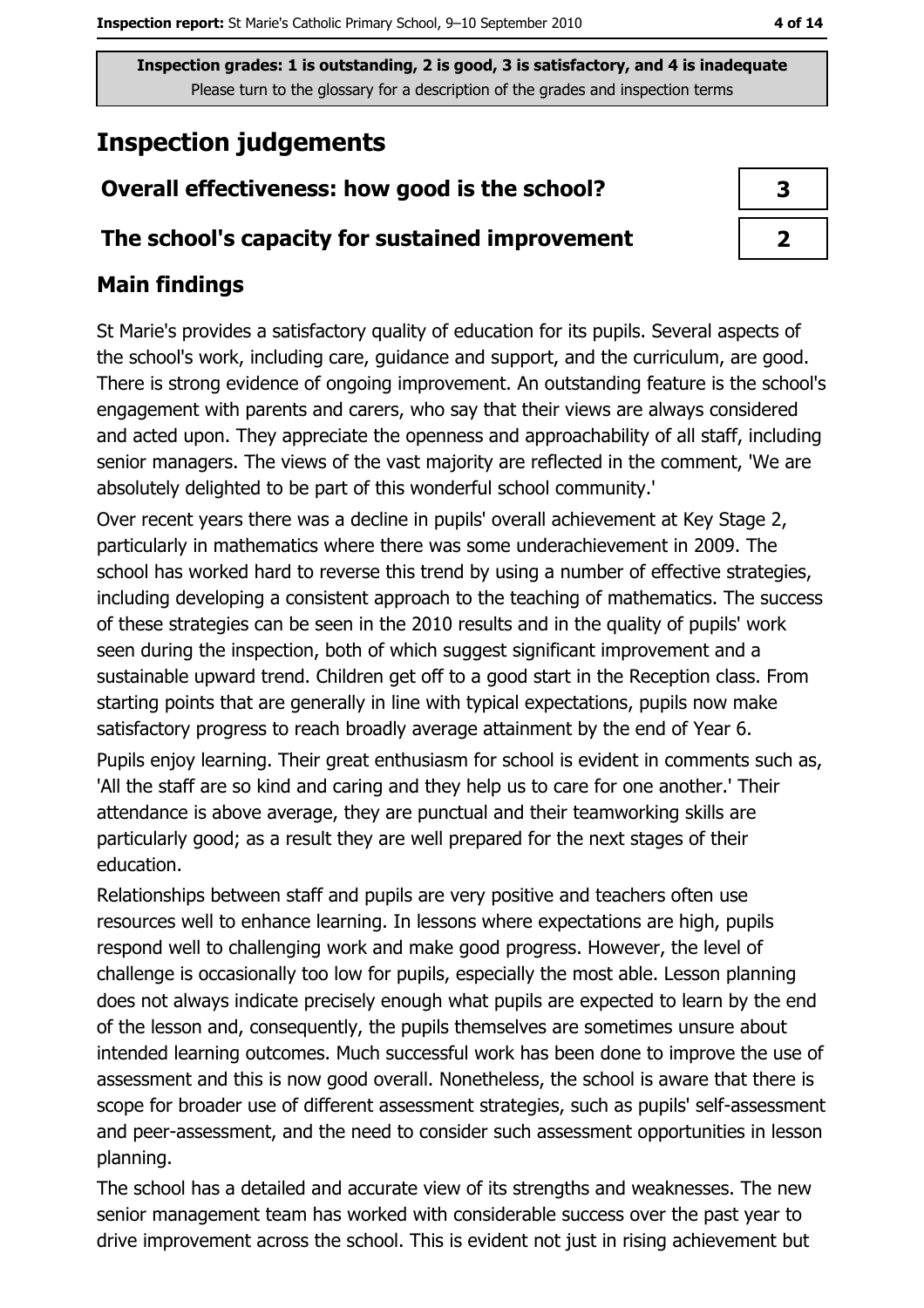also in high staff morale. Consequently, there is good capacity to sustain further improvement.

#### What does the school need to do to improve further?

- Accelerate progress and raise attainment by:  $\blacksquare$ 
	- increasing the level of challenge for all pupils, particularly the most able  $\equiv$
	- ensuring that lesson planning includes clear reference to intended learning outcomes, which are then shared with pupils
	- using a variety of assessment strategies, including peer-assessment and self-assessment, and considering opportunities for the use of such strategies at the planning stage.
- About 40% of the schools whose overall effectiveness is judged satisfactory may  $\blacksquare$ receive a monitoring visit by an Ofsted inspector before their next section 5 inspection.

### **Outcomes for individuals and groups of pupils**

Pupils are keen to learn and behave well during lessons. A particularly strong feature is their command of spoken language: they are very articulate and able to express themselves well. During lessons they enjoy collaborative working and are very supportive of each other. This was apparent in one lesson where pupils worked in groups, using a catalogue of household items to plan how they would furnish various rooms according to a budget; they used mathematical, language and reasoning skills very effectively and clearly enjoyed the task very much. In a few lessons where the level of challenge was too low, pupils worked at a slower pace and their attention occasionally drifted a little. All pupils, including those who speak English as an additional language, make satisfactory progress. The progress made by pupils with special educational needs and/or disabilities declined in recent years but this issue has now been rectified. As a result these pupils make at least satisfactory and sometimes good progress. The school's recent emphasis on improving outcomes in mathematics is evident in pupils' attitudes, with many saying that mathematics is, 'really good fun' and 'the best subject we do in lessons!'

Pupils say that they feel very safe in school and have a good understanding of their own safety, including how to stay safe when using the internet. They are able to discuss in detail the importance of vitamins in the diet and the effects of exercise on muscles. Pupils are proud to be part of the school community and are very keen to play an active part. For example, older pupils talked enthusiastically about work with children in the Reception class. Pupils' spiritual, social, moral and cultural development is good. They show much respect for people of different faiths and cultural backgrounds.

3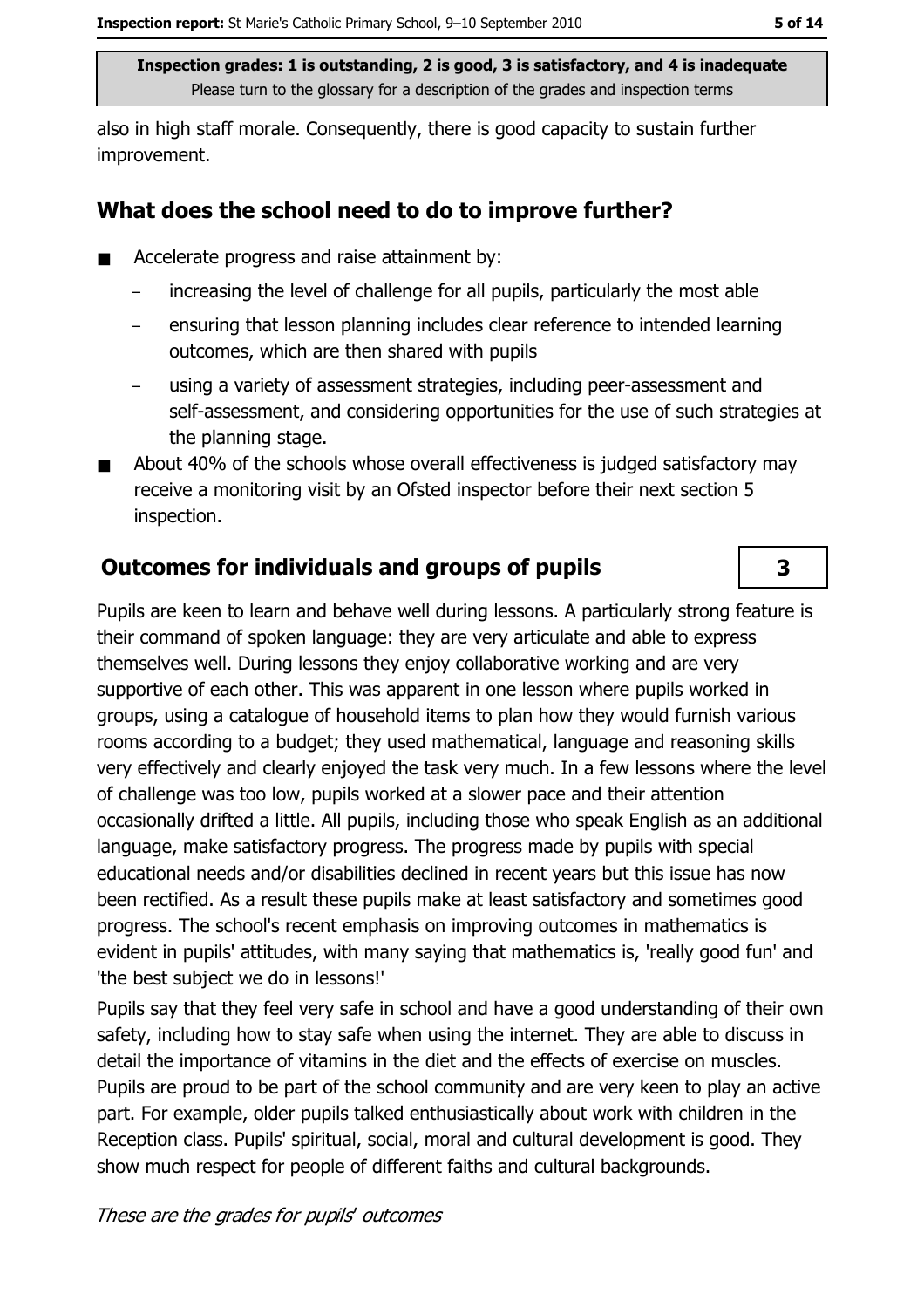| Pupils' achievement and the extent to which they enjoy their learning                                                     |  |  |  |
|---------------------------------------------------------------------------------------------------------------------------|--|--|--|
| Taking into account:<br>Pupils' attainment <sup>1</sup>                                                                   |  |  |  |
| The quality of pupils' learning and their progress                                                                        |  |  |  |
| The quality of learning for pupils with special educational needs and/or<br>disabilities and their progress               |  |  |  |
| The extent to which pupils feel safe                                                                                      |  |  |  |
| <b>Pupils' behaviour</b>                                                                                                  |  |  |  |
| The extent to which pupils adopt healthy lifestyles                                                                       |  |  |  |
| The extent to which pupils contribute to the school and wider community                                                   |  |  |  |
| The extent to which pupils develop workplace and other skills that will<br>contribute to their future economic well-being |  |  |  |
| Taking into account:<br>Pupils' attendance <sup>1</sup>                                                                   |  |  |  |
| The extent of pupils' spiritual, moral, social and cultural development                                                   |  |  |  |

#### How effective is the provision?

Recent emphasis on improving the learning environment has resulted in colourful and stimulating classrooms. The caring nature of the school is shown through displays in each classroom; pupils are encouraged to appreciate their own qualities and those of their classmates. Teachers use information and communication technology well to enhance teaching and learning. Support staff work effectively to meet the needs of individual pupils, including those who have special educational needs and/or disabilities. Throughout the school, pupils are encouraged to develop their skills in speaking and listening, which makes a significant contribution to their learning.

Since the last inspection the school has worked successfully to develop links between subjects and this has resulted in a curriculum that promotes pupils' interest and enthusiasm. There is a very good range of enrichment activities that many pupils take advantage of. Pupils are keen to talk about their topic work, including some particularly good projects based on the local environment. Curriculum planning is good, with careful attention being paid to coverage of themes across the school. Although there have been recent improvements to the format of lesson planning, plans often include emphasis on the tasks pupils will complete rather than on what learning is intended for that lesson. There is also limited evidence of planning for a range of assessment opportunities. Although staff pay attention to tailoring work for different groups of pupils, the level of challenge, particularly for the most able, is sometimes too low and this impedes

 $1$  The grades for attainment and attendance are: 1 is high; 2 is above average; 3 is broadly average; and 4 is low.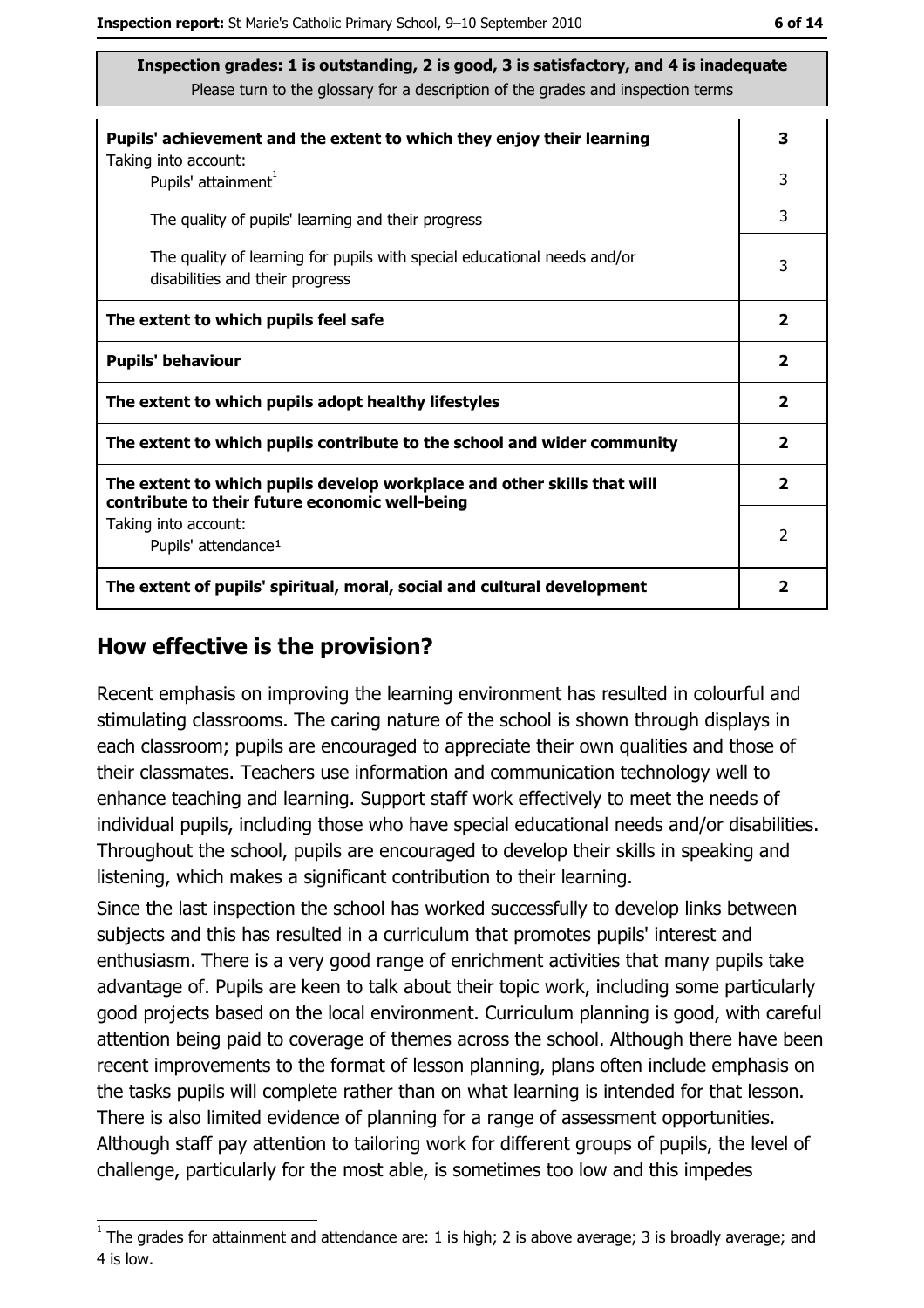progress.

The 'family atmosphere' of the school is rightly praised by staff, parents and pupils. Pastoral care is very effective and pupils are extremely confident that staff will listen to their concerns and sort out any worries or problems that may arise. The quality of guidance regarding pupils' academic work is satisfactory although this aspect is improving. Good quality arrangements for transition ensure that pupils quickly settle, whether they join the school in Reception class or later on.

These are the grades for the quality of provision

| The quality of teaching                                                                                    |  |
|------------------------------------------------------------------------------------------------------------|--|
| Taking into account:<br>The use of assessment to support learning                                          |  |
| The extent to which the curriculum meets pupils' needs, including, where<br>relevant, through partnerships |  |
| The effectiveness of care, guidance and support                                                            |  |

#### How effective are leadership and management?

The school has responded positively to changes at senior management level. The headteacher has worked very effectively to establish a strong team approach to evaluating and monitoring the school's work, involving staff and the governing body so that all are fully aware of the priorities for improvement. Development planning is of good quality and reflects the clear vision of the leadership team. Teaching and learning are managed well, with areas for improvement being identified clearly and linked to professional development for staff. There is convincing evidence that outcomes for pupils are improving.

The governing body carries out all statutory duties, including those relating to the safeguarding of pupils. The school places great importance on ensuring that pupils are safe at all times and procedures are understood by all and applied effectively. The governing body is now fully aware of how it can best offer support and challenge to the school, most significantly through greater involvement in evaluating and monitoring the school's work.

Parents and carers appreciate the weekly newsletter and are kept well informed about their children's progress through both informal and formal means. The headteacher has set up a forum so that parents and carers can express their views and make suggestions. There are numerous examples of ways in which they have contributed to decision making. Parents and carers, in turn, are happy to play their part in the school community by giving time and using their individual expertise, for example, by generally helping out in classrooms or by providing support for groups of pupils, such as the gifted and talented.

The school promotes equality of opportunity well. Data on the various groups of pupils is analysed to ensure that any differences in outcomes or provision are quickly identified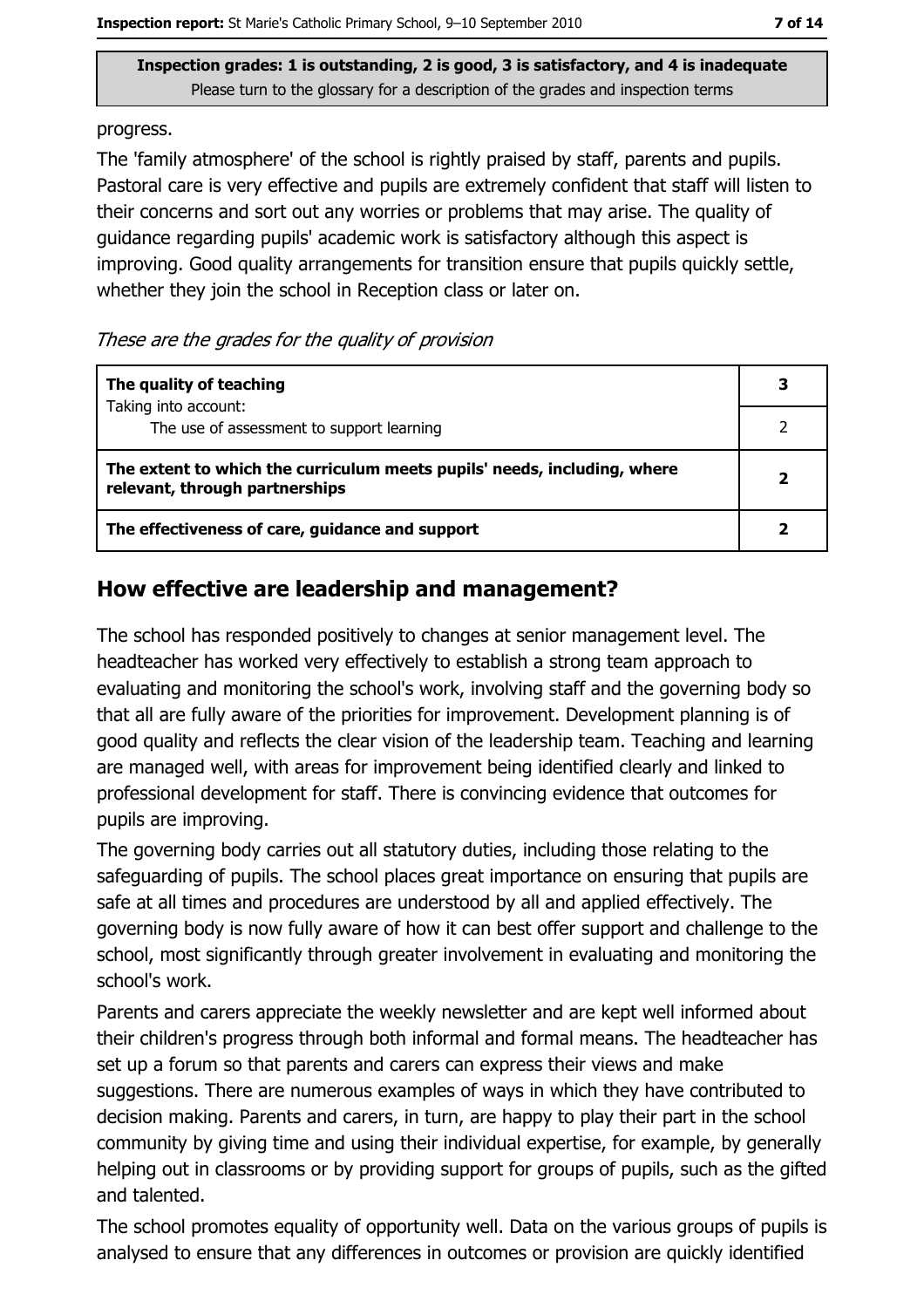and tackled. The school is a very harmonious community where pupils of different ethnic heritage work well together. Community cohesion is promoted effectively, with the school's work being evaluated in relation to ethnicity, faith and socio-economic contexts. Good quality partnership work, including that involving a group of local schools, helps to enrich the curriculum and promotes pupils' personal development.

These are the grades for leadership and management

| The effectiveness of leadership and management in embedding ambition and<br>driving improvement                                                                     |                         |  |
|---------------------------------------------------------------------------------------------------------------------------------------------------------------------|-------------------------|--|
| Taking into account:<br>The leadership and management of teaching and learning                                                                                      | 2                       |  |
| The effectiveness of the governing body in challenging and supporting the<br>school so that weaknesses are tackled decisively and statutory responsibilities<br>met | 3                       |  |
| The effectiveness of the school's engagement with parents and carers                                                                                                | 1                       |  |
| The effectiveness of partnerships in promoting learning and well-being                                                                                              | $\overline{\mathbf{2}}$ |  |
| The effectiveness with which the school promotes equality of opportunity and<br>tackles discrimination                                                              | 2                       |  |
| The effectiveness of safeguarding procedures                                                                                                                        | $\overline{\mathbf{2}}$ |  |
| The effectiveness with which the school promotes community cohesion                                                                                                 | $\overline{\mathbf{2}}$ |  |
| The effectiveness with which the school deploys resources to achieve<br>value for money                                                                             | 3                       |  |

## **Early Years Foundation Stage**

Although no evidence could be gained from direct observation of teaching and learning, other evidence shows that the all aspects of provision and outcomes in the Early Years Foundation Stage are good. Children join the Reception class from a variety of pre-school settings, and staff establish very good relationships with parents and children through the home visits that take place at the start of the autumn term. These visits include the opportunity for staff to make a preliminary assessment of children's skills in particular areas, which are then noted and used to tailor provision for individuals. As a result of the home visits, children are well prepared for starting school and quickly develop confidence in staff.

Although attainment on entry to the Reception class varies, children's skills are generally in line with typical age-related expectations. By the end of the Reception Year most have broadly average skills, although they make particularly good progress in speaking and listening as well as in their social development. Staff work well together to plan activities based on individual children's progress. Recent building work has enhanced the learning environment. Pupils elsewhere in the school speak with great enthusiasm about their time in the Reception class and many older pupils are very keen to spend some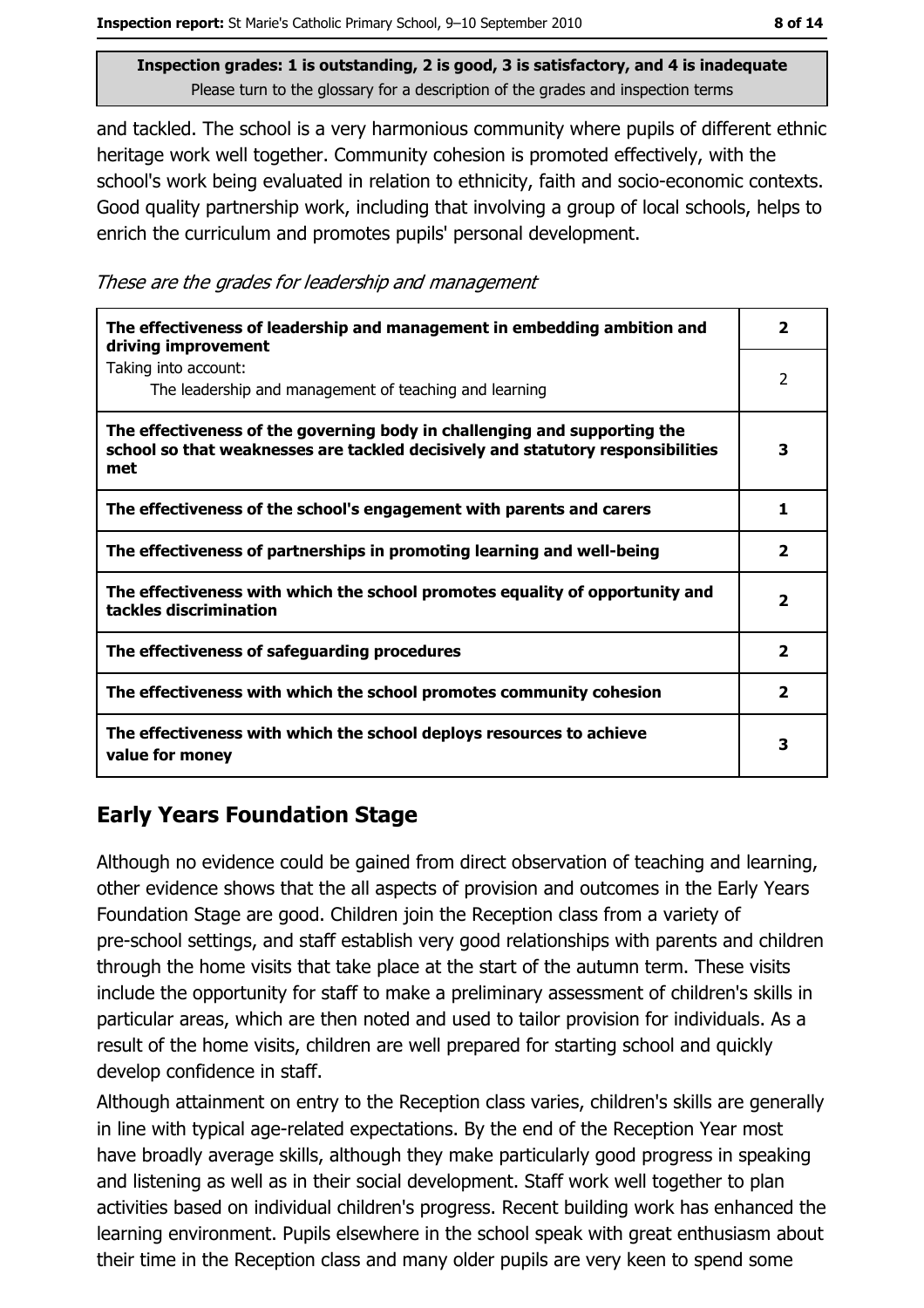time each week working with children in the Early Years Foundation Stage.

These are the grades for the Early Years Foundation Stage

| <b>Overall effectiveness of the Early Years Foundation Stage</b>                             | $\mathbf{2}$ |
|----------------------------------------------------------------------------------------------|--------------|
| Taking into account:<br>Outcomes for children in the Early Years Foundation Stage            |              |
|                                                                                              |              |
| The quality of provision in the Early Years Foundation Stage                                 |              |
| The effectiveness of leadership and management of the Early Years<br><b>Foundation Stage</b> | 2            |

#### **Views of parents and carers**

Parents and carers are overwhelmingly supportive of the school and many of the questionnaires returned included positive comments. They particularly appreciate the high quality of pastoral care and the approachability of all staff. Several commented on the good quality of the transition arrangements when moving from other schools.

A small minority of parents and carers, although generally pleased with all aspects of the school's work, commented that their children were not always sufficiently challenged in lessons. Inspectors found evidence to endorse this view.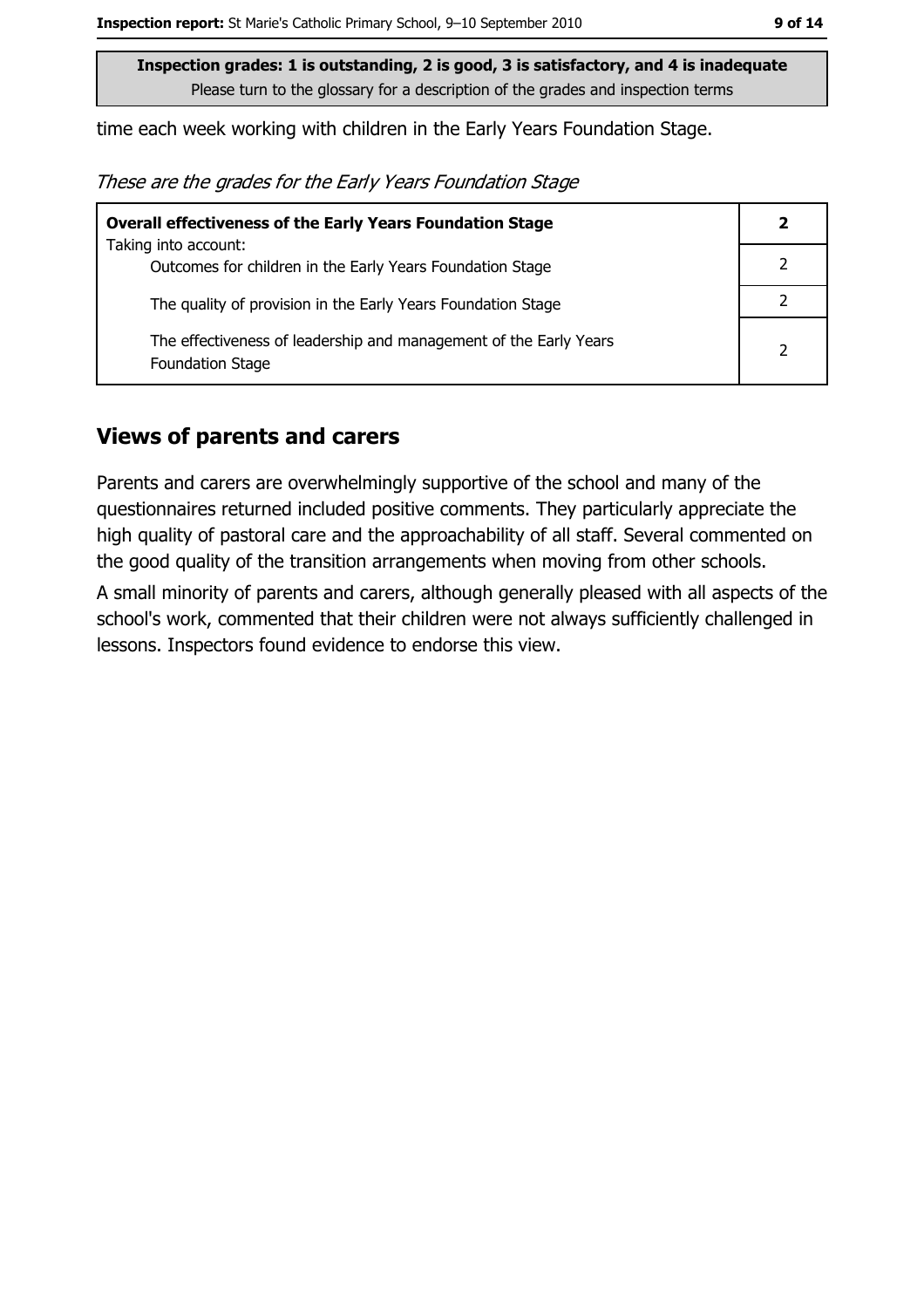#### Responses from parents and carers to Ofsted's questionnaire

Ofsted invited all the registered parents and carers of pupils registered at St Marie's Catholic Primary School to complete a questionnaire about their views of the school.

In the questionnaire, parents and carers were asked to record how strongly they agreed with 13 statements about the school.

The inspection team received 74 completed questionnaires by the end of the on-site inspection. In total, there are 230 pupils registered at the school.

| <b>Statements</b>                                                                                                                                                                                                                                       | <b>Strongly</b><br><b>Agree</b> |               |              | <b>Agree</b>  |                | <b>Disagree</b> |              | <b>Strongly</b><br>disagree |
|---------------------------------------------------------------------------------------------------------------------------------------------------------------------------------------------------------------------------------------------------------|---------------------------------|---------------|--------------|---------------|----------------|-----------------|--------------|-----------------------------|
|                                                                                                                                                                                                                                                         | <b>Total</b>                    | $\frac{1}{2}$ | <b>Total</b> | $\frac{0}{0}$ | <b>Total</b>   | $\frac{1}{2}$   | <b>Total</b> | $\frac{1}{2}$               |
| My child enjoys school                                                                                                                                                                                                                                  | 53                              | 72            | 20           | 27            | 1              | $\mathbf 1$     | $\Omega$     | 0                           |
| The school keeps my child<br>safe                                                                                                                                                                                                                       | 62                              | 84            | 12           | 16            | $\mathbf 0$    | 0               | $\mathbf{0}$ | 0                           |
| The school informs me<br>about my child's progress                                                                                                                                                                                                      | 42                              | 57            | 28           | 38            | 4              | 5               | $\mathbf{0}$ | 0                           |
| My child is making enough<br>progress at this school                                                                                                                                                                                                    | 43                              | 58            | 25           | 34            | 5              | 7               | 0            | 0                           |
| The teaching is good at this<br>school                                                                                                                                                                                                                  | 44                              | 59            | 26           | 35            | $\overline{4}$ | 5               | 0            | 0                           |
| The school helps me to<br>support my child's learning                                                                                                                                                                                                   | 39                              | 53            | 30           | 41            | 4              | 5               | 0            | 0                           |
| The school helps my child to<br>have a healthy lifestyle                                                                                                                                                                                                | 52                              | 70            | 22           | 30            | $\mathbf 0$    | 0               | 0            | 0                           |
| The school makes sure that<br>my child is well prepared for<br>the future (for example<br>changing year group,<br>changing school, and for<br>children who are finishing<br>school, entering further or<br>higher education, or<br>entering employment) | 46                              | 62            | 25           | 34            | $\mathbf 0$    | 0               | 0            | 0                           |
| The school meets my child's<br>particular needs                                                                                                                                                                                                         | 42                              | 57            | 26           | 35            | 6              | 8               | 0            | 0                           |
| The school deals effectively<br>with unacceptable behaviour                                                                                                                                                                                             | 48                              | 65            | 22           | 30            | $\overline{2}$ | 3               | 0            | 0                           |
| The school takes account of<br>my suggestions and<br>concerns                                                                                                                                                                                           | 39                              | 53            | 33           | 45            | $\mathbf{1}$   | $\mathbf{1}$    | 0            | 0                           |
| The school is led and<br>managed effectively                                                                                                                                                                                                            | 57                              | 77            | 17           | 23            | $\mathbf 0$    | 0               | 0            | $\mathbf 0$                 |
| Overall, I am happy with my<br>child's experience at this<br>school                                                                                                                                                                                     | 55                              | 74            | 17           | 23            | $\overline{2}$ | 3               | $\mathbf 0$  | 0                           |

The table above summarises the responses that parents and carers made to each statement. The percentages indicate the proportion of parents and carers giving that response out of the total number of completed questionnaires. Where one or more parents and carers chose not to answer a particular question, the percentages will not add up to 100%.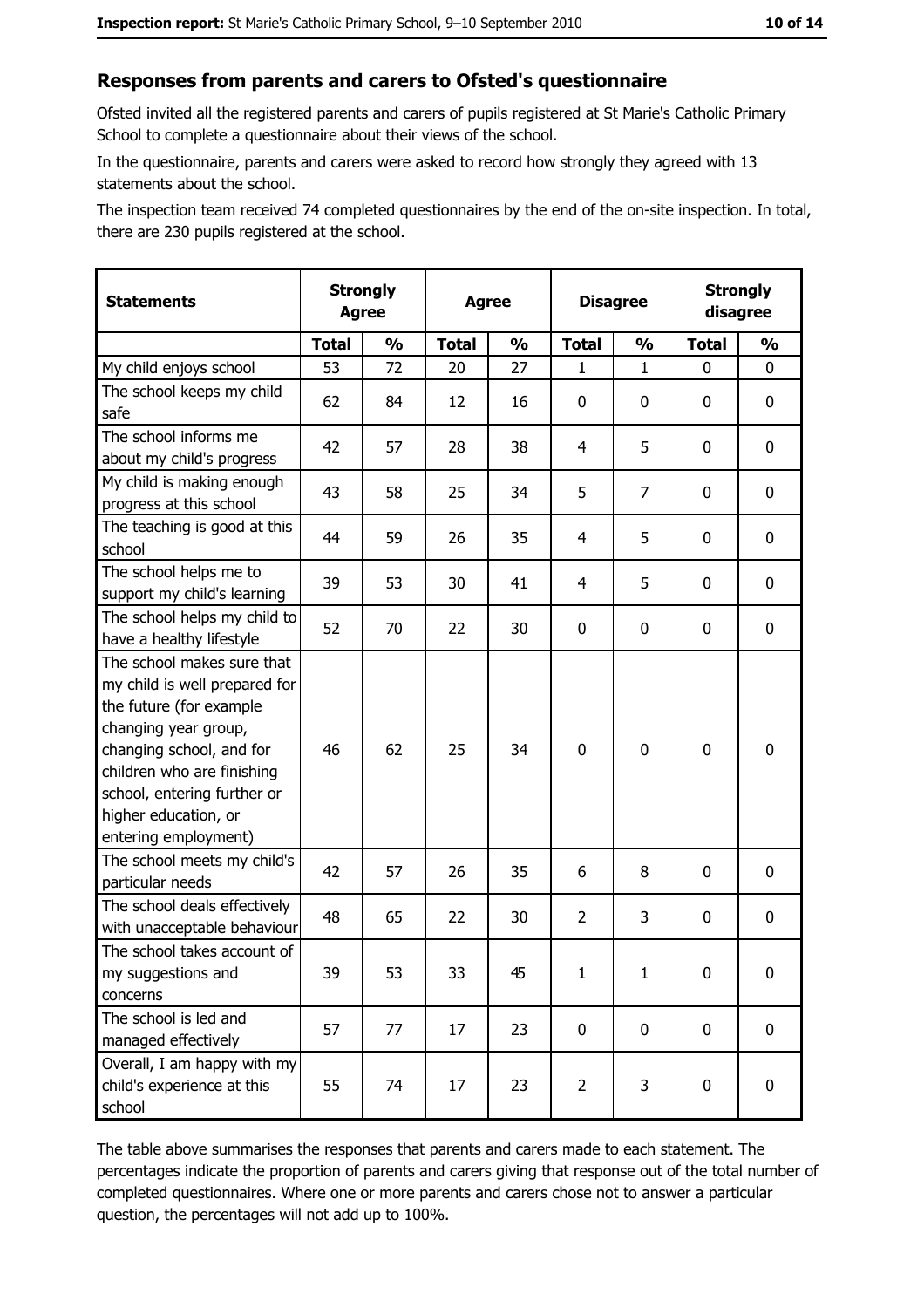## **Glossary**

| <b>Grade</b> | <b>Judgement</b> | <b>Description</b>                                                                                                                                                                                                               |
|--------------|------------------|----------------------------------------------------------------------------------------------------------------------------------------------------------------------------------------------------------------------------------|
| Grade 1      | Outstanding      | These features are highly effective. An oustanding<br>school provides exceptionally well for its pupils' needs.                                                                                                                  |
| Grade 2      | Good             | These are very positive features of a school. A school<br>that is good is serving its pupils well.                                                                                                                               |
| Grade 3      | Satisfactory     | These features are of reasonable quality. A satisfactory<br>school is providing adequately for its pupils.                                                                                                                       |
| Grade 4      | Inadequate       | These features are not of an acceptable standard. An<br>inadequate school needs to make significant<br>improvement in order to meet the needs of its pupils.<br>Ofsted inspectors will make further visits until it<br>improves. |

## What inspection judgements mean

#### **Overall effectiveness of schools**

|                       | Overall effectiveness judgement (percentage of<br>schools) |      |                     |                   |  |  |  |
|-----------------------|------------------------------------------------------------|------|---------------------|-------------------|--|--|--|
| <b>Type of school</b> | <b>Outstanding</b>                                         | Good | <b>Satisfactory</b> | <b>Inadequate</b> |  |  |  |
| Nursery schools       | 58                                                         | 36   | 4                   | $\overline{2}$    |  |  |  |
| Primary schools       | 8                                                          | 43   | 40                  | 9                 |  |  |  |
| Secondary schools     | 10                                                         | 35   | 42                  | 13                |  |  |  |
| Sixth forms           | 13                                                         | 39   | 45                  | 3                 |  |  |  |
| Special schools       | 33                                                         | 42   | 20                  | 4                 |  |  |  |
| Pupil referral units  | 18                                                         | 40   | 29                  | 12                |  |  |  |
| All schools           | 11                                                         | 42   | 38                  | 9                 |  |  |  |

New school inspection arrangements were introduced on 1 September 2009. This means that inspectors now make some additional judgements that were not made previously.

The data in the table above are for the period 1 September 2009 to 31 March 2010 and are the most recently published data available (see www.ofsted.gov.uk). Please note that the sample of schools inspected during the autumn and spring terms 2009/10 was not representative of all schools nationally, as weaker schools are inspected more frequently than good or outstanding schools.

Percentages are rounded and do not always add exactly to 100. Secondary school figures include those that have sixth forms, and sixth form figures include only the data specifically for sixth form inspection judgements.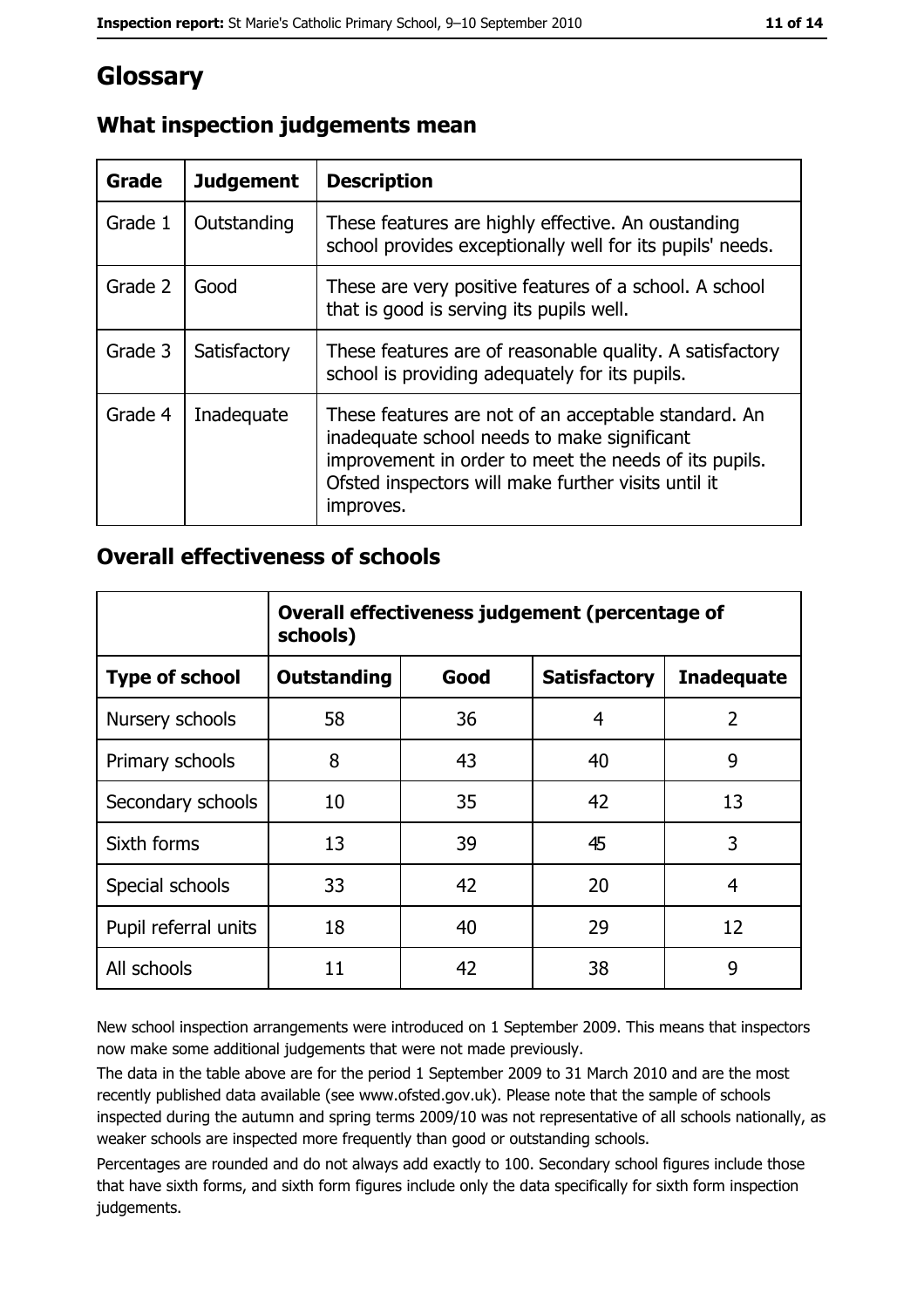## **Common terminology used by inspectors**

| Achievement:                  | the progress and success of a pupil in<br>their learning, development or training.                                                                                                                                                                                                                           |
|-------------------------------|--------------------------------------------------------------------------------------------------------------------------------------------------------------------------------------------------------------------------------------------------------------------------------------------------------------|
| Attainment:                   | the standard of the pupils' work shown by<br>test and examination results and in<br>lessons.                                                                                                                                                                                                                 |
| Capacity to improve:          | the proven ability of the school to<br>continue improving. Inspectors base this<br>judgement on what the school has<br>accomplished so far and on the quality of<br>its systems to maintain improvement.                                                                                                     |
| Leadership and management:    | the contribution of all the staff with<br>responsibilities, not just the headteacher,<br>to identifying priorities, directing and<br>motivating staff and running the school.                                                                                                                                |
| Learning:                     | how well pupils acquire knowledge,<br>develop their understanding, learn and<br>practise skills and are developing their<br>competence as learners.                                                                                                                                                          |
| <b>Overall effectiveness:</b> | inspectors form a judgement on a school's<br>overall effectiveness based on the findings<br>from their inspection of the school. The<br>following judgements, in particular,<br>influence what the overall effectiveness<br>judgement will be.                                                               |
|                               | The school's capacity for sustained<br>improvement.<br>Outcomes for individuals and groups<br>of pupils.<br>The quality of teaching.<br>The extent to which the curriculum<br>meets pupil's needs, including where<br>relevant, through partnerships.<br>The effectiveness of care, guidance<br>and support. |
| Progress:                     | the rate at which pupils are learning in<br>lessons and over longer periods of time. It<br>is often measured by comparing the<br>pupils' attainment at the end of a key<br>stage with their attainment when they<br>started.                                                                                 |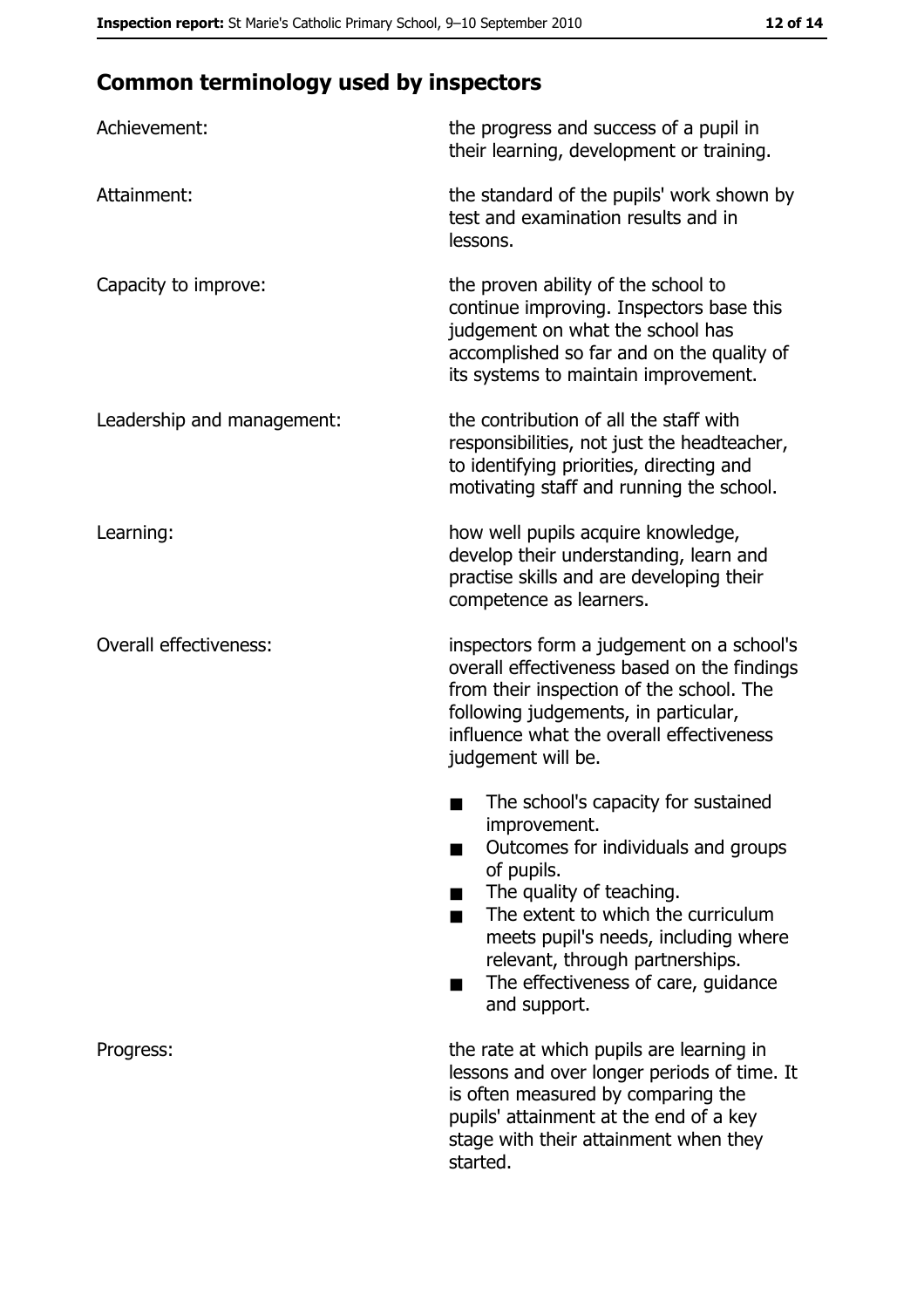This letter is provided for the school, parents and carers to share with their children. It describes Ofsted's main findings from the inspection of their school.



#### 13 September 2010

Dear Pupils

Inspection of St Marie's Catholic Primary School, Sheffield, S10 3DQ

As you know, I visited your school recently together with two other inspectors so that we could find out how well you are doing. I would like to thank you for making us feel so welcome and for sharing your views with us. I would also like to share our main findings with you.

Overall, your school is satisfactory and we can see that it is improving. In the past some pupils' progress in mathematics has not been fast enough but this year the test results for Year 6 were much better, and your work in class shows that it is improving further. It was great to hear so many of you say how much you liked mathematics! One thing that impressed us was your skill in using spoken English: it was a pleasure to talk to you and to listen to the way in which you explained things so clearly. You also work very well in teams and it is clear that you support each other. You told us that all the staff care for you very well and we agree with you. Many of your parents and carers said that they like the family atmosphere in your school and it was lovely to see that you all get on so well together. One of the best things about the school is the way in which the staff work with your parents and carers, making sure that they have all the information they need and also that they are included in making decisions about the school.

Your headteacher and all the staff would like you to make even faster progress and reach higher standards in your English and mathematics. We have suggested that they make sure that all of you are given work that is hard enough and really makes you think. We have also said that it would be helpful if you always knew what you needed to learn by the end of each lesson, and if you were given more chances to assess your own work and that of your classmates.

We are glad that you are proud to attend St Marie's and wish you well for the future.

Yours sincerely

Julie Price Grimshaw

Lead inspector